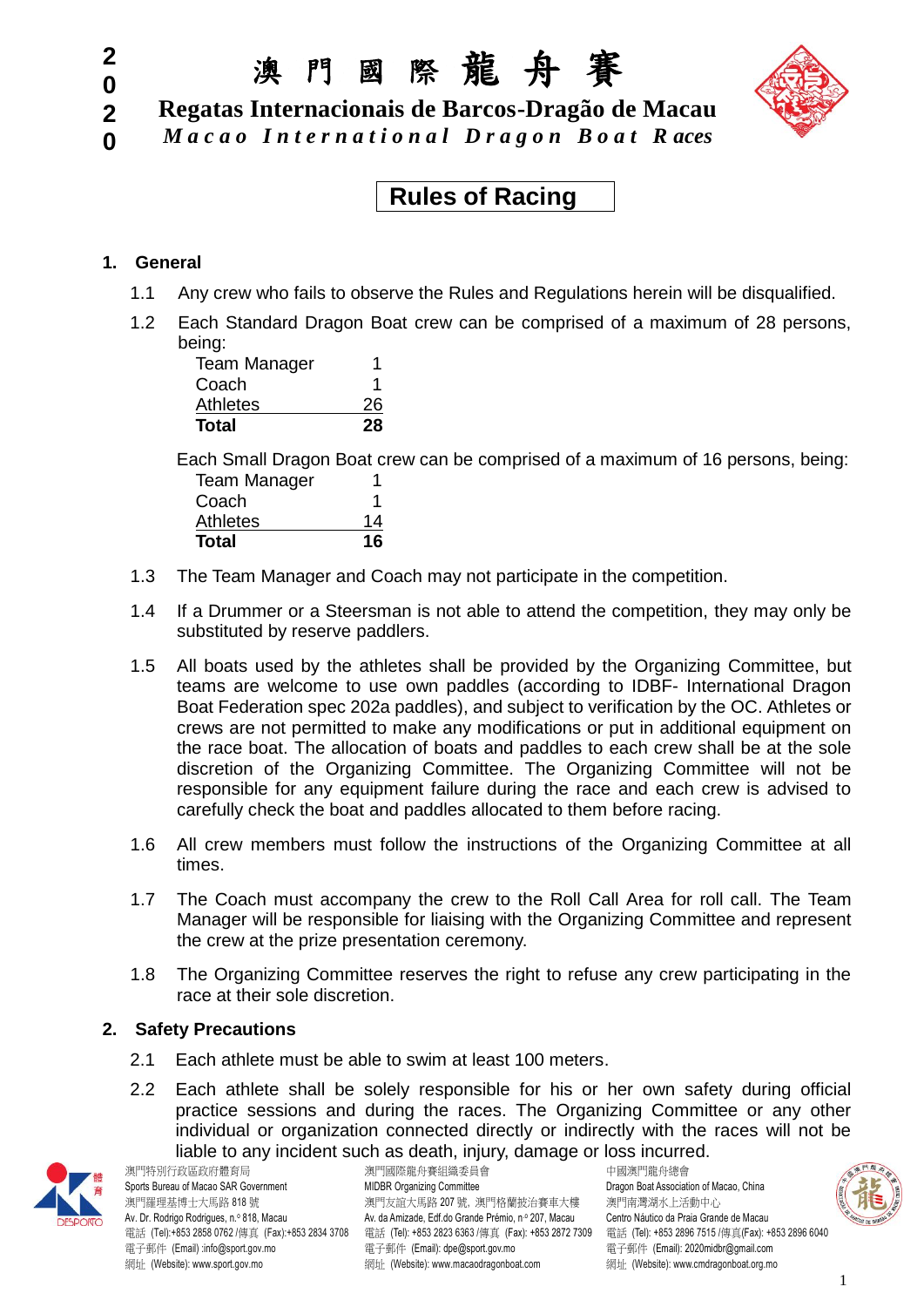### 澳 門 國 際 龍 舟 賽



**2 Regatas Internacionais de Barcos-Dragão de Macau**

**0** *M a c a o I n t e r n a t i o n a l D r a g o n B o a t R aces*

2.3 Personal life jacket may be worn by an athlete, but this does not relief the crew from complying with rule 2.1.

#### **3. The Crew**

**2 0**

- 3.1 Each standard dragon boat can carry a maximum of 1 Drummer, 1 Steersman and twenty (20) Paddlers (for small dragon boat ten (10) Paddlers).
- 3.2 Each crew will be entirely responsible for their conduct and comply with the rules of the race.
- 3.3 Each crew must wear their crew uniform/shirt during the races. Should there be any commercial publicity on the uniform/shirt; the design must be submitted upon registration for approval. Only after the design has been approved, may the commercial logo be printed on the uniform, however the sponsor logo cannot be over 15x15cm or bigger than the crew's name.
- 3.4 If more than one team from the same organization, company, institution or sports organization are taking part in the same competition category, then each team must wear an obviously different coloured racing vest to distinguished from the other teams of the same organization, company, institution or sports organization.
- 3.5 The maximum number of participants in each crew is 22 (for small dragon boat is 12), with the minimum being 20 (for small dragon boat 10), including 1 Drummer and 1 Steersman, to participate in the race.
- 3.6 There is no restriction in crew composition in the Open Class, but men cannot participate in Women's Class.
- 3.7 Paddlers, Steersmen and Drummers cannot join in another crew of the same race and must comply with point 9 of the Race Program and Guidelines.

#### **4. Marshalling**

- 4.1 All crews must assemble in the Roll Call Area 20 minutes before the start of the race.
- 4.2 Crew identity checks will be carried out by Race Officials in the Roll Call Area and crew members must be able to produce identification upon request. If the identity card has been lost, a fee of MOP120 (one hundred twenty Patacas) will be charged to the athlete for the re-issue of the card.
- 4.3 All crews must embark according to the Boat Marshal's instructions.
- 4.4 All crews must use the boat and lane allocated by the Organizing Committee.
- 4.5 None of the crews will be permitted to choose which boat to use and must race in the lane allocated to their boat.
- 4.6 Once the crew has embarked, it must leave the boarding pontoon immediately and proceed to the starting area, warm-up area or designated area as per judge's instruction.



澳門特別行政區政府體育局 澳門國際龍舟賽組織委員會 中國澳門龍舟總會

Sports Bureau of Macao SAR Government MIDBR Organizing Committee Committee Dragon Boat Association of Macao, China 澳門羅理基博士大馬路 818 號 アンチャンチャン うちん いちん かいかん アップ かんこう アイト 演門南灣湖水上活動中心 Av. Dr. Rodrigo Rodrigues, n.º 818, Macau <br>Av. da Amizade, Edf.do Grande Prémio, nº 207, Macau Centro Náutico da Praia Grande de Macau 電話 (Tel):+853 2858 0762 /傳真 (Fax):+853 2834 3708 電話 (Tel): +853 2823 6363 /傳真 (Fax): +853 2872 7309 電話 (Tel): +853 2896 7515 /傳真(Fax): +853 2896 6040 電子郵件 (Email) :info@sport.gov.mo 電子郵件 (Email): dpe@sport.gov.mo 電子郵件 (Email): 2020midbr@gmail.com 網址 (Website): www.sport.gov.mo 網址 (Website): www.macaodragonboat.com 網址 (Website): www.cmdragonboat.org.mo

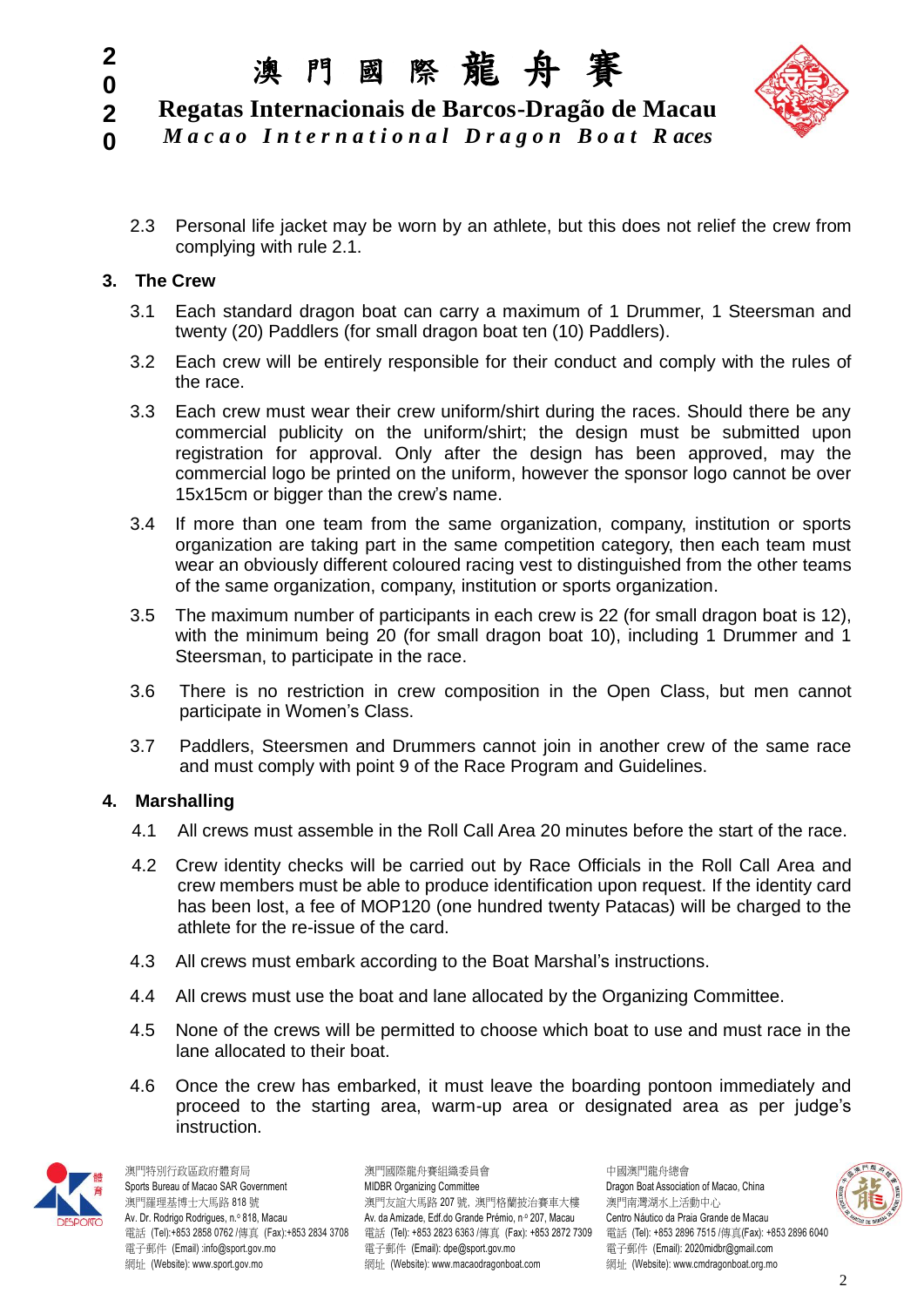# 澳 門 國 際 龍 舟 賽



**2 Regatas Internacionais de Barcos-Dragão de Macau**

- **0** *M a c a o I n t e r n a t i o n a l D r a g o n B o a t R aces*
	- 4.7 All crews proceeding to the starting area must keep clear of the course and must not interfere with any race which is in progress. Boats proceeding to the starting area must keep away from the race course until all the boats that are taking part in the preceding race have gone pass.
	- 4.8 Should any crew offend point 4.6 and 4.7, an additional five seconds will be added in their results of the respective race.

#### **5. Starting Procedure**

**2 0**

- 5.1 All crews must be positioned at the allocated lane at the start of each race.
- 5.2 All crews in the starting area must follow the instructions of the Race Starters.
- 5.3 At the starting line, there will be equipment located near the Drummer and the Steersman. They should touch or hold the equipments with their hands until the Race Starter finishes the announcement "ARE YOU READY, ATTENTION, GO". It will be considered as foul start if they release the equipments.
- 5.4 If the Drummer hits the drum or makes a sound between the verbal signal "ARE YOU READY" and the boozing of the horn, or paddlers make any movement with the paddles, it will be considered as a false start.
- 5.5 When the Race Starter finishes "GO" and at the same time gives the starting signal with a horn, the race officially begins.
- 5.6 If the Race Starter considers that any crew has committed a foul start or violated any other regulation, a repeated short horn will sound to signal the restart of the race, meaning that all crews will have to return immediately to the starting line.
- 5.7 In the case of a false start, on the first time, a yellow card will be exhibited to the respective lane as a warning; and on the second time, any crew who violates the regulation (even if the crew is committing a false start for the first time), a red card will be exhibited to the respective lane and the crew will be disqualified. The race will continue without conducting a third start.
- 5.8 It is the responsibility of the Team Manager or the Coach to explain clearly to their crew members the above starting procedure.

#### **6. Race Conduct**

- 6.1 The proper course for each boat is a straight line from its starting position to a corresponding point at the finish line. Each boat must race on its designated lane that is distinguished by signaling buoys. Each race is supervised by the Race Umpire who will follow the race in a vessel, and will warn any boat that remains in its lane without advancing. The crew that persistently ignores the warnings made by the judges will be disqualified.
- 6.2 In case of any boat crossing to another lane, interfering with the normal progression of another boat and/or causing the collision between two or more boats, the Chief Official,



澳門特別行政區政府體育局 澳門國際龍舟賽組織委員會 中國澳門龍舟總會 網址 (Website): www.sport.gov.mo <br>網址 (Website): www.sport.gov.mo

Sports Bureau of Macao SAR Government MIDBR Organizing Committee Committee Dragon Boat Association of Macao, China 澳門羅理基博士大馬路 818 號 アンチャンチャン アンダンス アメリカ アメリカ アンダル アンダン アンダン アンダン アンダル うまいち 海門南灣湖水上活動中心 Av. Dr. Rodrigo Rodrigues, n.º 818, Macau <br>Av. da Amizade, Edf.do Grande Prémio, nº 207, Macau Centro Náutico da Praia Grande de Macau 電話 (Tel):+853 2858 0762 /傳真 (Fax):+853 2834 3708 電話 (Tel): +853 2823 6363 /傳真 (Fax): +853 2872 7309 電話 (Tel): +853 2896 7515 /傳真(Fax): +853 2896 6040 電子郵件 (Email) :info@sport.gov.mo 電子郵件 (Email): dpe@sport.gov.mo 電子郵件 (Email): 2020midbr@gmail.com<br>網址 (Website): www.sport.gov.mo 網址 (Website): www.macaodragonboat.com 網址 (Website): www.cmdra

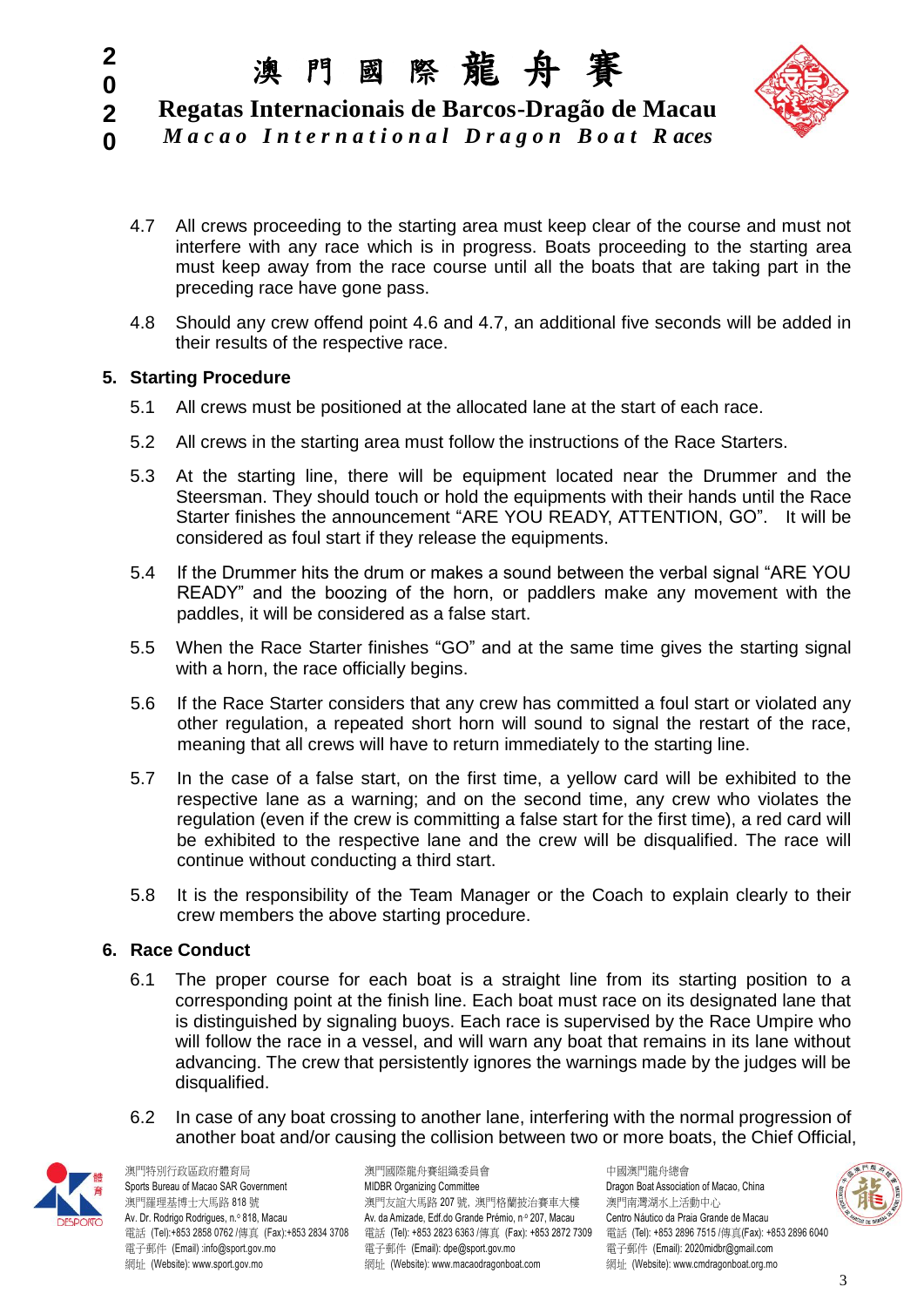#### **2 0**

澳 門 國 際 龍 舟 賽

**2 Regatas Internacionais de Barcos-Dragão de Macau**





after discussion with the Race Umpire, has the right to disqualify the crew at fault.

- 6.3 If an accident occurs affecting the normal progression of one or more teams, severely affecting the race or resulting in concrete interference with the whole competition, the Race Judge can stop the race at any point, even if it has begun normally. In this case, the Chief Official can command the repetition of the race.
- 6.4 If the collision affects the race results, the Race Judge can command one or more crews to repeat the race before the start of the next race.
- 6.5 The Drummer must remain seated at all times during the race. He or she must rhythmically beat the drum from the 50m point to the end of the race. The Race Umpire will warn the Drummer who fails to do so.
- 6.6 After each race or training, the crews must immediately return to the embarking area and return all equipment to the Organizing Committee. A fine of MOP5000 (five thousand Patacas) will be imposed on the offender or the crew who intentionally damages the boat or the equipment. The Organizing Committee reserves the right to demand the offenders to pay for the cost of the repairs.
- 6.7 All dragon boat races' crews can only race in a sitting down position (except the Steersman). Any crew who fails to do so will be disqualified.
- 6.8 Crews should finish the race in 4 minutes; the Organizing Committee has the right to demand the crew who cannot finish the race within this time to leave the course, to avoid disrupting the start of the following race.

#### **7. The Finish**

- 7.1 The finishing line is defined by a proper sign "**F**".
- 7.2 The race is considered finished when a crew crosses the finish line with the tip nose of the dragon boat.
- 7.3 The ranking of each race and its respective timing will be determined by the Official Jury whose decision shall be final.
- 7.4 When there is more than one boat crossing the finish line at the same time and a winner cannot be identified, in the Heat the concerned teams will have to repeat the race, whereas in the Repechage, Semi-Final and Grand Final, the winner will be determined by the times/results obtained by these teams in the immediate previous race;
- 7.5 The race is considered finished when a crew crosses the finish line with the tip of the boat, and the same number of crew members from start to finish.

#### **8. Protest & Appeals**

8.1 After the finished race, if a crew wishes to protest against another crew, the Team Manager must present the complaint to the Chief Official who will present the case to the Competition Commission. Appeals concerning the result of the race should be presented not later than 10 minutes after the official announcement of the results.

#### 8.2 The Competition Commission will only accept a protest having received a duly



澳門特別行政區政府體育局 澳門國際龍舟賽組織委員會 中國澳門龍舟總會 Sports Bureau of Macao SAR Government **MIDBR** Organizing Committee **Dragon Boat Association of Macao**, China 澳門羅理基博士大馬路 818 號 アンチャンチャン アンダンス アメリカ アメリカ アンダル アンダン アンダン アンダン アンダル うまいち 海門南灣湖水上活動中心 Av. Dr. Rodrigo Rodrigues, n.º 818, Macau <br>Av. da Amizade, Edf.do Grande Prémio, nº 207, Macau Centro Náutico da Praia Grande de Macau 電話 (Tel):+853 2858 0762 /傳真 (Fax):+853 2834 3708 電話 (Tel): +853 2823 6363 /傳真 (Fax): +853 2872 7309 電話 (Tel): +853 2896 7515 /傳真(Fax): +853 2896 6040 電子郵件 (Email) :info@sport.gov.mo 電子郵件 (Email): dpe@sport.gov.mo 電子郵件 (Email): 2020midbr@gmail.com 網址 (Website): www.sport.gov.mo 網址 (Website): www.macaodragonboat.com 網址 (Website): www.cmdragonboat.org.mo

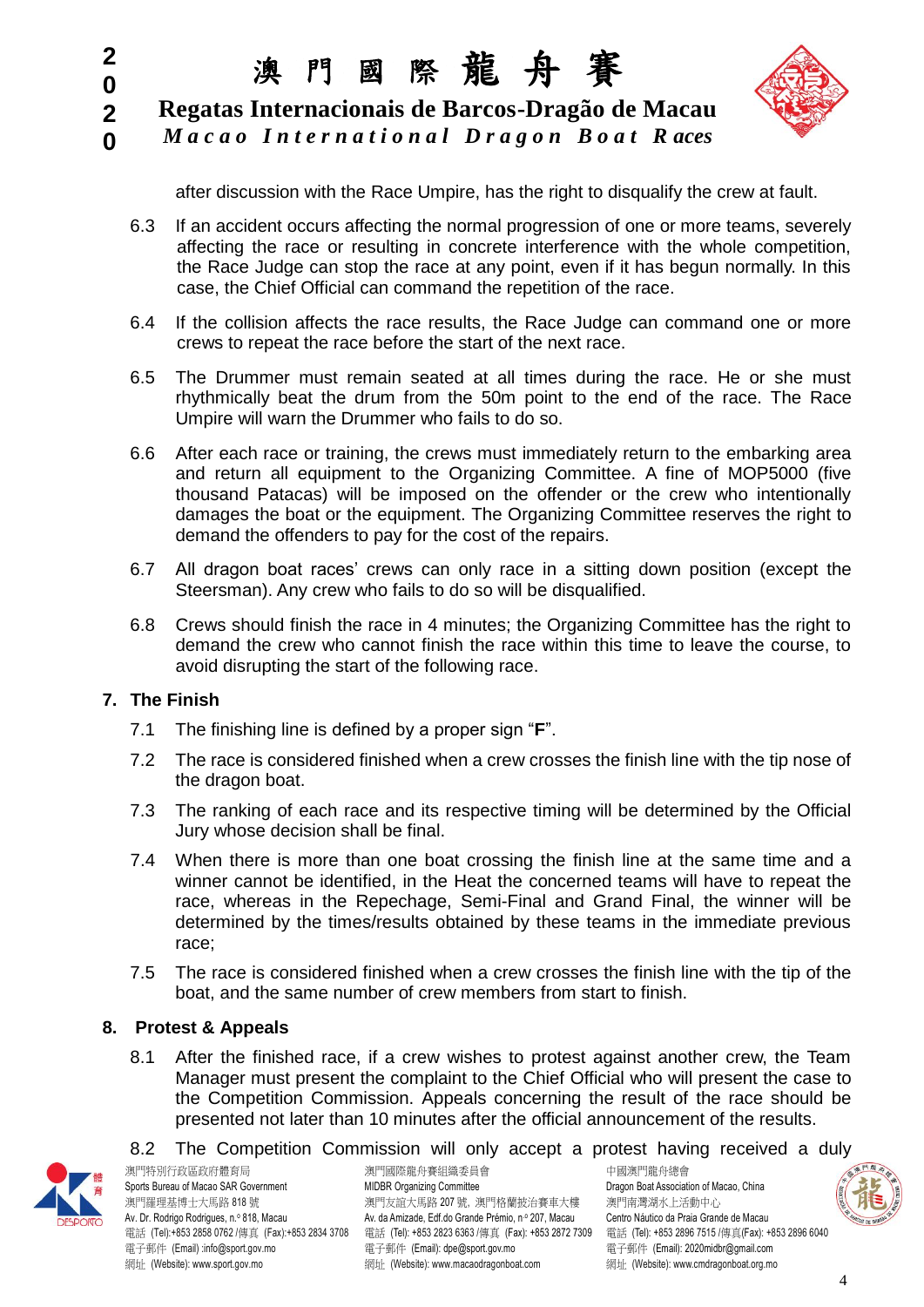# 澳 門 國 際 龍 舟 賽



**2 Regatas Internacionais de Barcos-Dragão de Macau**

**0** *M a c a o I n t e r n a t i o n a l D r a g o n B o a t R aces*

> completed protest form together with a protest fee of MOP1000 (one thousand Patacas). The protest fee will be refunded to the participant should the protest be granted. Protest forms may be collected at the Roll Call Area.

- 8.3 The respective Team Manager must present the completed protest form to the Race Secretary positioned at the Jury Office located near the finish line.
- 8.4 If the Team Manager wishes present an appeal to the Juries Commission, having received the written statement from the Competition Commission, he/she must do so within 10 minutes.
- 8.5 The Team Manager must present the written statement from the Competition Commission to the Juries Commission together with an appeal fee of MOP2,000 (two thousand Patacas). The Juries Commission will remit the appeal's result in written to the Competition Commission and to the respective Team Manager.
- 8.6 The decision taken by the Juries Commission shall be final, and must be respected by the participating teams.

#### **9. Discipline**

**2 0**

- 9.1 Should any crew or crew member use violence or threatened the official judge or staff, or in anyway impede them from their duties, will be disqualified perpetually from participating in any dragon boat race in Macau.
- 9.2 A MOP5000 (five thousand Patacas) fine will be imposed on the crew or crew member, who intentionally sinks or overturns the boat. Further, the Organizing Committee reserves the right to disqualify the crew or crew member.
- 9.3 Both infractions in terms 9.1 and 9.2, besides the payment of the fine, can result in the team's restriction to participate in local races for one year or perpetually according to the gravity of the infringement.

#### **10. Equipment**

- 10.1 All boats used by athletes are provided by the Organizing Committee. The allocation of boats and paddles to individual crew shall be at the sole discretion of the Organizing Committee. Teams are welcome to use their own paddles, subject to prior verification and approval by the OC. If own paddles are used, teams should submit them for verification on the day before de race, between 15:00 to 18:00, at Nam Van Lake Nautical Centre. After approval, a sticker will be placed on the paddles by the OC. The Organizing Committee will not be responsible for any equipment failure during a race and each crew is advised to carefully check the boat and paddles allocated to them before racing.
	- (a) Any sitting pad or device for the Paddlers must be made of soft material, to the extent that it should not be thicker than 2cm, not longer than 50cm, or wider than 30cm.
- 10.2 All crews are not permitted to make any modifications or put in additional equipment on the race boat:



澳門特別行政區政府體育局 澳門國際龍舟賽組織委員會 中國澳門龍舟總會

Sports Bureau of Macao SAR Government **MIDBR Organizing Committee** Committee Dragon Boat Association of Macao, China 澳門羅理基博士大馬路 818 號 アンチャンチャン アンダンス アメリカ アメリカ アンダル アンダン アンダン アンダン アンダル うまいち 海門南灣湖水上活動中心 Av. Dr. Rodrigo Rodrigues, n.º 818, Macau Av. da Amizade, Edf.do Grande Prémio, nº 207, Macau Centro Náutico da Praia Grande de Macau 電話 (Tel):+853 2858 0762 /傳真 (Fax):+853 2834 3708 電話 (Tel): +853 2823 6363 /傳真 (Fax): +853 2872 7309 電話 (Tel): +853 2896 7515 /傳真(Fax): +853 2896 6040 電子郵件 (Email) :info@sport.gov.mo 電子郵件 (Email): dpe@sport.gov.mo 電子郵件 (Email): 2020midbr@gmail.com 網址 (Website): www.sport.gov.mo 網址 (Website): www.macaodragonboat.com 網址 (Website): www.cmdragonboat.org.mo